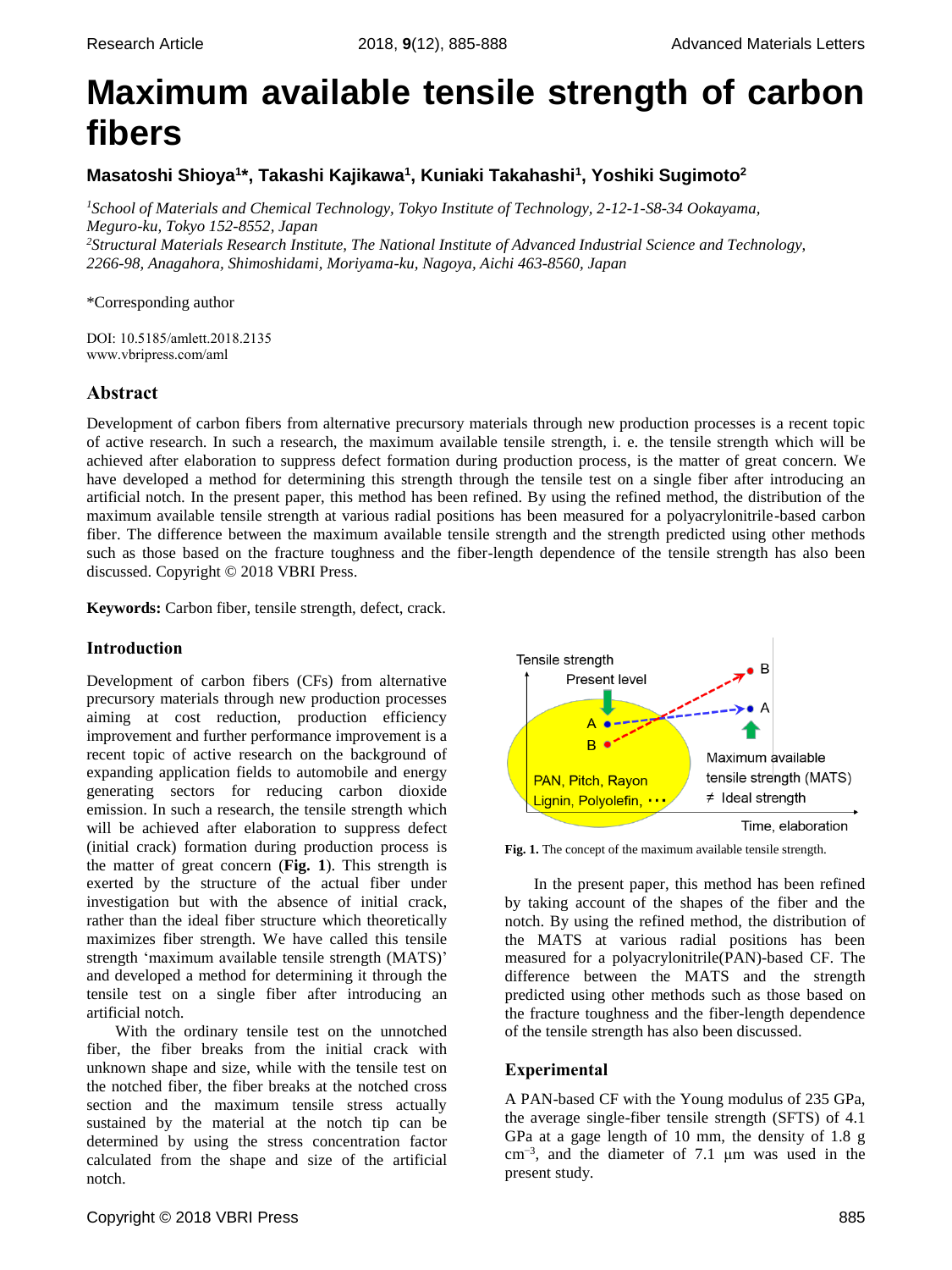The single-fiber tensile strength of the notched fibers were measured according to the following procedure as described in a previous paper [1]: A single CF was bonded on a paper template across a rectangular window, sputtered with a gold layer for obtaining the electrical conductivity through the template and processed with a focused ion beam milling apparatus (FIB, **Fig. 2(a)**) for introducing the artificial notches having flat surfaces perpendicular to the fiber axis as shown in **Figs. 2(b)** and **2(c)**. The fiber diameter and notch depth were measured using the scanning ion microscopy (SIM) images obtained with the FIB system. The radius of curvature of the notch tip was in the range from 0.08 to 0.20 μm. The single-fiber tensile tests of notched CFs were performed at a gauge length of 6 mm and a strain rate of 2% min−1 . **Fig. 2(d)** shows the fracture surface of the notched CF. Radial striations running from the center of the notch tip can be found, which confirms that the notched fiber started to break from the center of the notch tip.

#### **Analysis**

The tensile stress of the notched fiber at the notch tip,  $\sigma_m$ , and that in the region far distant from the notch,  $\sigma_b$ , when the fiber starts to break are related as

$$
\sigma_m = \alpha \sigma_b \tag{1}
$$

where  $\alpha$  is the stress concentration factor. The MATS is given as  $\sigma_m$ . In the previous paper [1], the stress concentration factor for a semi-infinite plate having a U-shaped notch was approximately used. For refinement, the stress concentration factor for a cylinder having a notch whose tip is elliptical when seen perpendicularly to the fiber axis and straight when seen in parallel to the fiber axis, represented by the following equations is used in the present study.

$$
\alpha = Y \left( 1 + 2 \sqrt{\frac{a}{\rho}} \right) \tag{2}
$$

$$
Y = 0.99 - 0.61 \left(\frac{a}{D}\right) + 5.66 \left(\frac{a}{D}\right)^2 - 0.16 \left(\frac{a}{D}\right)^3 \tag{3}
$$

where *D* is the fiber diameter, *a* the notch depth,  $\rho$  the radius of curvature of the notch tip, and *Y* the geometric constant. Eq. 3 represents the geometric constant at the center of the notch tip where the tensile stress reaches maximum.

It has been shown that the stress field equations around an elliptic hole or a hyperbolic notch are similar to those around a crack having a sharp edge in the region far distant from the notch tip or the crack edge as compared with  $\rho$  [2]. This allows to use the same geometric constant for the corrections of the stress concentration factor and the stress intensity factor where the former determines the stress field equations around a blunt hole or notch and the latter determines those around a sharp crack. By applying this approximately to the stress fields near the notch tip, the

geometric constant derived for the correction of the stress intensity factor given by Eq. 3 [3] was used for the correction of the stress concentration factor in Eq. 2. At  $Y = 1$ , Eq. 2 gives the stress concentration factor for an infinite plate with an elliptic hole [4].

Further refinement of calculation of the stress field can be performed by taking account of the anisotropy in the elastic constants for CFs [5]. However, this is not performed in the present study since only the Young modulus was measured among various elastic constants.





**Fig. 2.** (a) FIB at Ookayama Materials Analysis Division, Technical Department in Tokyo Institute of Technology, (b) Schematic of notched fiber cross section, (c) SIM image of notched CF, and (d) Tensile fracture surface of notched CF.

#### **Results**

The SFTS of the notched CFs was measured at various notch depths [6]. **Fig. 3(a)** shows the MATS calculated from the SFTS using the stress concentration factor of Eq. 2, as a function of the normalized radial position which is 0 at the fiber center and 1 at the fiber surface. It can be found that the MATS at the central part of this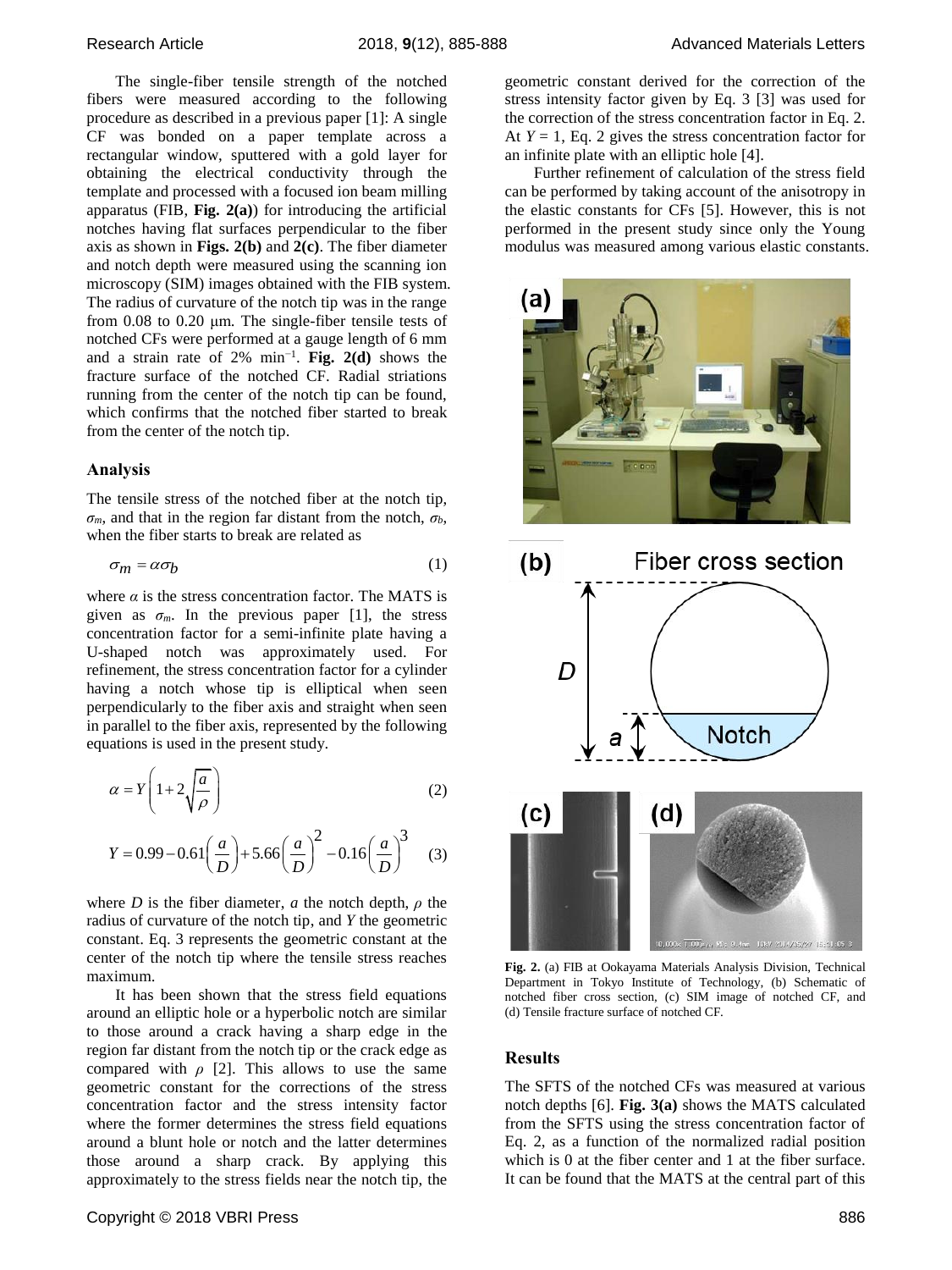CF is lower than the tensile strength of the unnotched fiber, but it increases towards fiber surface and is far superior to the tensile strength of the unnotched fiber near the fiber surface.



**Fig. 3.** (a) MATS vs. normalized radial position for a PAN-based CF, (b) SFTS vs. initial crack diameter, (c) Average SFTS vs. fiber length, and (d) Average SFTS measured in various test media vs. interfacial free energy between CF and test media.

## **Discussion**

Prediction of the tensile strength of CF achieved by reducing the crack size can be made using the equation from the linear fracture mechanics,

$$
\sigma_b = \frac{K_{Ic}}{Y} \sqrt{\frac{2}{\pi c}} = \frac{1}{Y} \sqrt{\frac{4E\gamma}{\pi c}}
$$
(4)

where  $\sigma_b$  is the tensile strength of a material having a crack with the diameter *c*, *E* the Young modulus, *KIc* the mode-I fracture toughness, *γ* the free energy of crack surface, and *Y* the geometric constant. The fracture toughness of CFs can be determined based on Eq. 4 from the SFTS and the size of the initial crack observed in the fracture surface [7, 8]. Then the tensile strength of a CF having a crack of any size can be predicted using this equation. **Fig. 3(b)** shows the tensile strength of a CF predicted with this method using a reported value of 1 MPa  $m^{1/2}$  for  $K_{Ic}$  [8] and the assumed value of  $Y = 1$ , as a function of the initial crack diameter.

Another method for predicting the tensile strength of CF achieved by reducing the crack size is based on the fiber-length dependence of the tensile strength. As the fiber length decreases, the fiber strength increases since the probability that the fiber contains cracks decreases. The decrease in this probability is the larger for the larger cracks since the amount of the larger cracks is smaller than that of the smaller cracks. This is because the number density of the cracks which break at a given stress increases exponentially with increasing stress with the Weibull distribution shown below, and the smaller cracks break at a higher stress. Therefore, the reduction in the fiber length corresponds to the reduction in the size of the cracks contained in a single fiber. The stochastic nature of the location of the cracks causes distribution in the SFTS. With the fibers whose SFTS distributes according to a two-parameter Weibull distribution [9],

$$
F(\sigma_b) = 1 - \exp\left(-\frac{L}{L_0} \left[\frac{\sigma_b}{\sigma_0}\right]^m\right)
$$
 (5)

the average SFTS,  $\langle \sigma_b \rangle$ , at the fiber length *L* is given by

$$
\langle \sigma_b \rangle = \sigma_0 \Gamma \left( \frac{1}{m} + 1 \right) \left[ \frac{L}{L_o} \right]^{-1/m} \tag{6}
$$

where  $F$  is the number fraction of the single fibers having the SFTS  $\sigma_b$  or less, *m* the shape parameter,  $\sigma_0$ the scale parameter, and  $L_0$  an arbitrarily chosen reference length for making  $\sigma_0$  unitless. The Gamma

function can be approximated as  
\n
$$
\Gamma(x+1) \approx 1 - 0.575x + 0.951x^{2} - 0.700x^{3}
$$
\n
$$
+ 0.425x^{4} - 0.101x^{5} \qquad (0 \le x \le 1)
$$
\n(7)

The parameters  $m$  and  $\sigma_0$  can be determined from the slope and the intercept of the plot of  $ln[-ln(1 - F)]$ vs. ln *σ<sup>b</sup>* (Weibull plot). Then the fiber-length dependence of the average SFTS can be calculated using Eq. 6. The crack size which corresponds to the